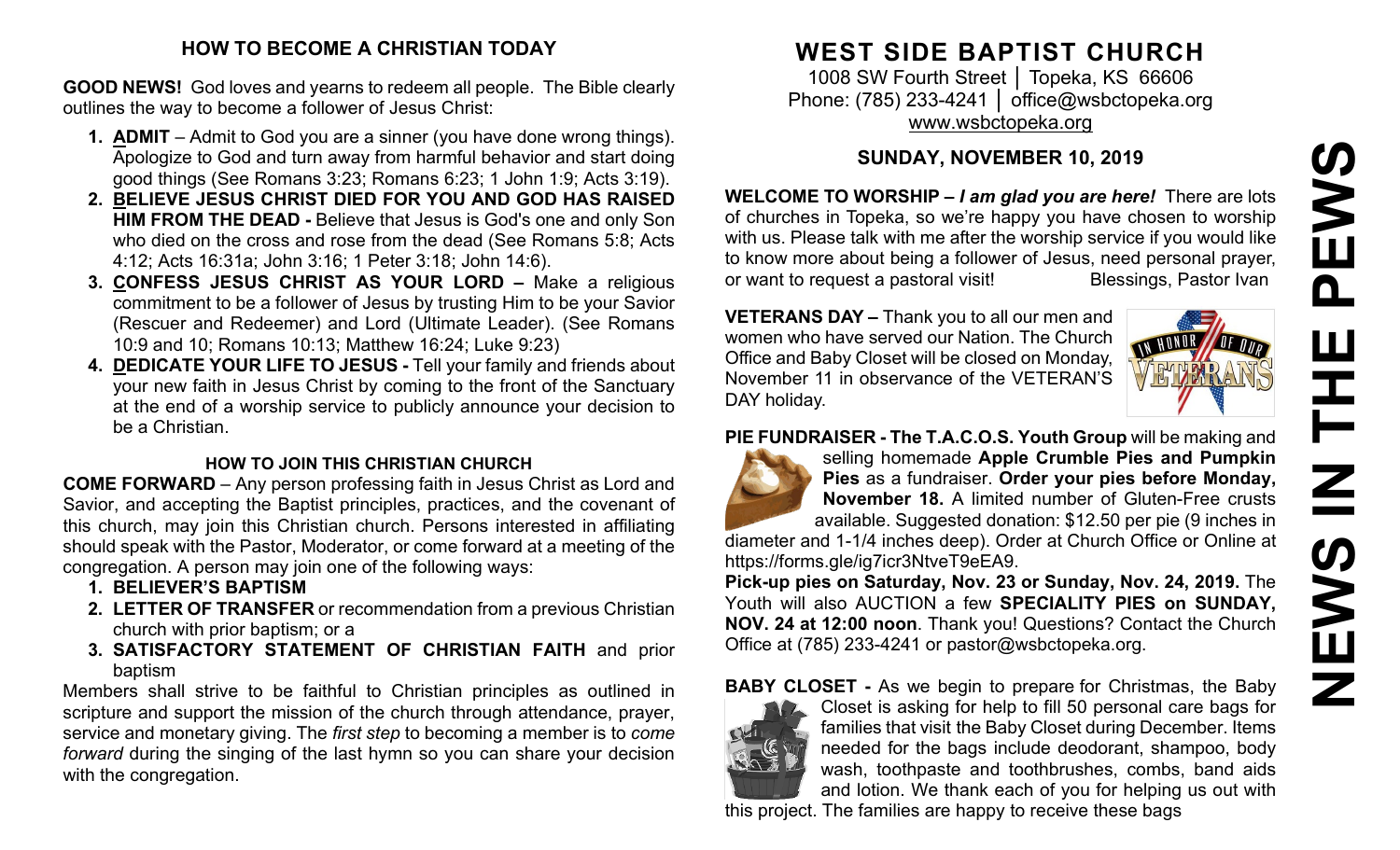**BIBLE STUDY** – **Bible Study at 10:30 am every Wednesday in Holmer Hall.** Come for the one-hour small group study of the biblical book "**HAGGAI"** Bible studies are free and open to the public.

**CHRISTMAS ORNAMENTS FOR WWW KIDS** – Donate a new or gently used Christmas Ornament for the WWW Kids Bible Club students. Each child will receive a small gift of candy, fruit, and an ornament. Place your donation in the box inside the Sanctuary **before Tuesday, December 10**. Thank you! ~ Alice Payne, Coordinator

**CHOIR SEASON HAS BEGUN -** All who enjoy singing and have some available time to spend learning music are invited to join the Choir on *SUNDAYS at 4:00 pm*, Contact our Choir Director, Matt Smith at (785) 230- 6442 if you have any questions or songs you would like to sing.

**FINANCIAL GIVING** – Thank you for the generous support of the work of God in and through West Side Baptist Church. Donations report:

|                               | 11-03-2019  |                | Y-T-D        |
|-------------------------------|-------------|----------------|--------------|
| <b>General Fund</b>           | 6,437.15    |                | \$184,089.08 |
| <b>Building Main</b>          | \$<br>15.00 |                | 9,241.00     |
| <b>Sunday School</b>          | \$<br>5.50  | $\mathbb{S}^-$ | 425.13       |
| <b>Baby Closet</b>            | \$          | \$             | 1,550.00     |
| Fellowship/Benevolence \$     | 148.00      | $\mathfrak{L}$ | 1,971.22     |
| <b>World Mission Offering</b> | 205.00      | \$             | 1,737.00     |

**FOOD PANTRY - The Free Fruit & Vegetable Food Pantry is now open every Wednesday from 3:30 to 5:30 pm.** Call the Church Office at (785) 233-4241 for more information. **BRING a government-issued PHOTO ID and a piece US Mail with the HARVESTERS** clients NAME and CURRENT ADDRESS as proof-of-**ROMMUNITY CINCILLY INCLUSE SECTION COMMUNITY**<br>FOOD NETWORK **residency every visit**. Equal Opportunity. \*All food is available at no cost. **We need empty egg cartons and reusable bags.** 

**HOSPITAL & EMERGENCIES –** If you or a loved one is admitted to the hospital for an emergency or for surgery, **the hospital staff and chaplains' office will NOT contact the Church Office or the Pastor**. **You or a family member must call the Church Office at (785) 233-4241 or Pastor's home at (785) 267-0936**. Pastor is willing to visit the hospital and pray prior to surgeries.



## **OUR THOUGHTS AND PRAYERS**

Carpenter, Al & Bradley – Health concerns Carpenter, Harry and Pat – Health concerns Goff, Jim – Health concerns Human Trafficking / Sexual Slavery International Ministries and Missionaries (Global Servants) Jones, Gwen – Health concerns (Potwin Presbyterian) Key, Charles – Health concerns (Nelda Janway's brother) Lewis, Joanna – Health concerns (Nelda and Jack Janway's grandniece) Longstaff, Judy and Ernie – Health concerns Lynch, Holly – Health concerns (Nancy Oshe's daughter) Manley, Nadine – Health concerns Matthiessen, Jessica – Health concerns May, Nancy – Health concerns Merrifield, Bill and Marie – Health concerns Morris, Annie – Healing (Don & Molly Morris granddaughter-in-law) Morris, Don and Molly – Health concerns Poe, Becky & Terry – Health concerns Roach, Carolyn – Health concerns (Nelda Janway's sister) Springer, Keith – Health concerns (Marianne Spano's brother) Springer, Larry – Health concerns (Marianne Spano's brother) Swank, Kim – Health concerns WWW Kids Bible Club Zab, Lola – Health concerns (Marianne Spano's sister)

## **HOMEBOUND & CARE FACILITIES:**

\*Portia Allbert \*Hilda Lundgren \*June Cunningham – Brewster Place \* \* Renea May \*Shirley & Larry Dell \*Rogene Moody - Homestead \*Helen Farrar – Plaza West \*Gerald Haney – \*Theo Penny \*Russ Hunter – \*Edward Perkins \*Mary Lou Johnson – Aldersgate \*Juanita Plankinton \*Alice Kieffer \*Hazel Smith-Tindall – Ottawa \*Etta Landis –Capital Ridge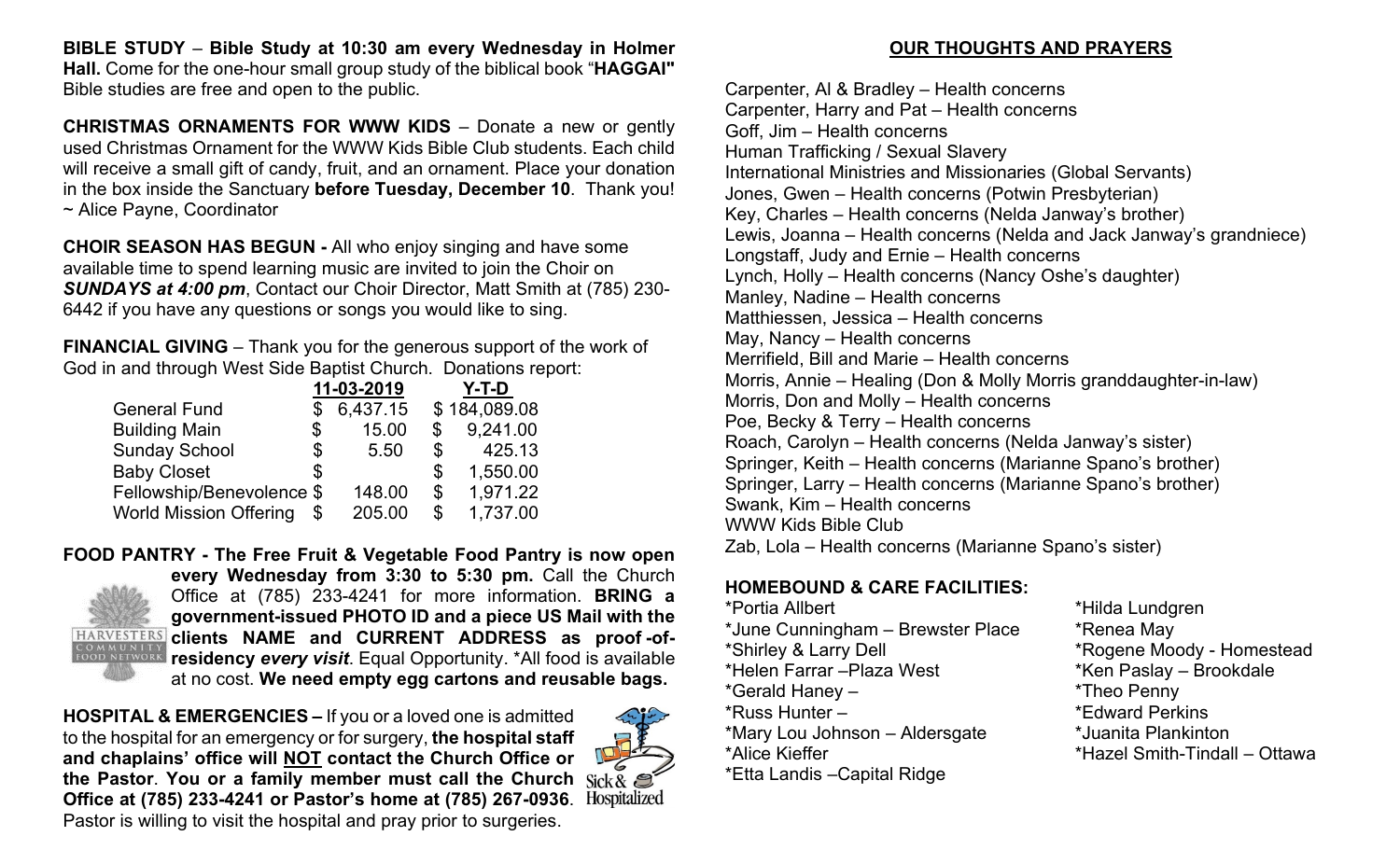

**ORDER YOUR POINSETTIAS** – Its time to order poinsettias in memory of your loved ones to help decorate the sanctuary for Christmas. You will notice

the colors offered this year are slightly different. **ONLY available in 6 ½ inch pots and 8-inch pots: (Ice Crystal)** All other colors are available in any size. Please indicate the color you want in the size you prefer on the order sheet. Dont forget to include your name and those people yo u are remembering or honoring**. Please return your poinsettia order and payment by no later than November 11. Orders taken after November 11 may have price changes and may not be available in a color or size you want.** You may put it in the offering plate or turn into to Lynda in the Church Office.

#### **MEADOWS ELEMENTARY SCHOOL HOLIDAY**

**COLLECTION -** During the month of November we will be asking for donations of socks, sweatpants and boxes of tissues for the children who attend Meadows Elementary. A small tree will be set up in the sanctuary where these items can be placed.

**YOU'RE INVITED TO SUNDAY SCHOOL -** Be kind to yourself and join a class! It's an opportunity to learn more about the Bible, our faith, ourselves, our past, present, & future, and our Savior. We are offering four different class opportunities for adults.

- "**The Apostles Creed: Together We Believe**" by Matt Chandler taught by Jack Janway upstairs in the first room off the elevator. It is a new 12-week, video-based study. Each session is based on a part of the Apostles Creed and how it applies to living as Christians.
- "**The Basics of Christian Faith**" taught by Pastor Ivan. It meets downstairs in the Youth Room.
- "**Outlive Your Life" by Max Lucado**. Rexanne Greuter is leading a women's class discussing ideas and spending meaningful time in prayer support. This class is upstairs in the first room off the South stairway.
- **"Reading the Bible as Literature"** a video series taught by Doug Mauck in Holmer Hall. These videos help bring the Bible to life and increase our understanding.

You would be welcomed at any of these classes. They are open to all. It's a great chance to fellowship with other believers and to enhance your spiritual growth. Classes begin @ 9:15 every Sunday morning.

## **WEEKLY CALENDAR**

#### **SUNDAY, NOVEMBER 10**

| $9:15$ am         | <b>Sunday School</b> |
|-------------------|----------------------|
| $10:30$ am        | Worship Service (S)  |
| $4:00 \text{ pm}$ | Choir Practice (S)   |

#### **MONDAY, NOVEMBER 11 VETERANS DAY HOLIDAY OFFICE & BABY CLOSET CLOSED**

#### **TUESDAY, NOVEMBER 12**

| $6:00 \text{ pm}$ | Council Meeting (HH)           |
|-------------------|--------------------------------|
| $6:00 \text{ pm}$ | Capital City Men's Chorus (FH) |

#### **WEDNESDAY, NOVEMBER 13**

| $10:30$ am       | Bible Study – Book of Haggai (HH)      |
|------------------|----------------------------------------|
| $1:00$ pm        | Midtown Com Services Meeting (Meadows) |
| $3:30 - 5:30$ pm | Fruit & Vegetable Food Pantry (FH)     |
| $5:00 - 7:00$ pm | <b>Baby Closet Ministry</b>            |
| $5:30 - 6:00$ pm | Free Supper (FH)                       |
| $6:00 - 7:00$ pm | Bible Study and WWW Kids Bible Club    |

#### **THURSDAY, NOVEMBER 14**

| $1:00 - 3:00$ pm | <b>Baby Closet Ministry</b> |
|------------------|-----------------------------|
|------------------|-----------------------------|

**FRIDAY, NOVEMBER 15 PASTOR'S DAY OFF**

#### **SATURDAY, NOVEMBER 16**

| $10:00$ am     | Ornament Workshop (HH) |
|----------------|------------------------|
| $1:00-3:00$ pm | Quilling Workshop (HH) |

## **SUNDAY, NOVEMBER 17**

| <b>Sunday School</b>   |
|------------------------|
| Worship Service (S)    |
| Mission Committee (HH) |
| <b>Choir Practice</b>  |
|                        |